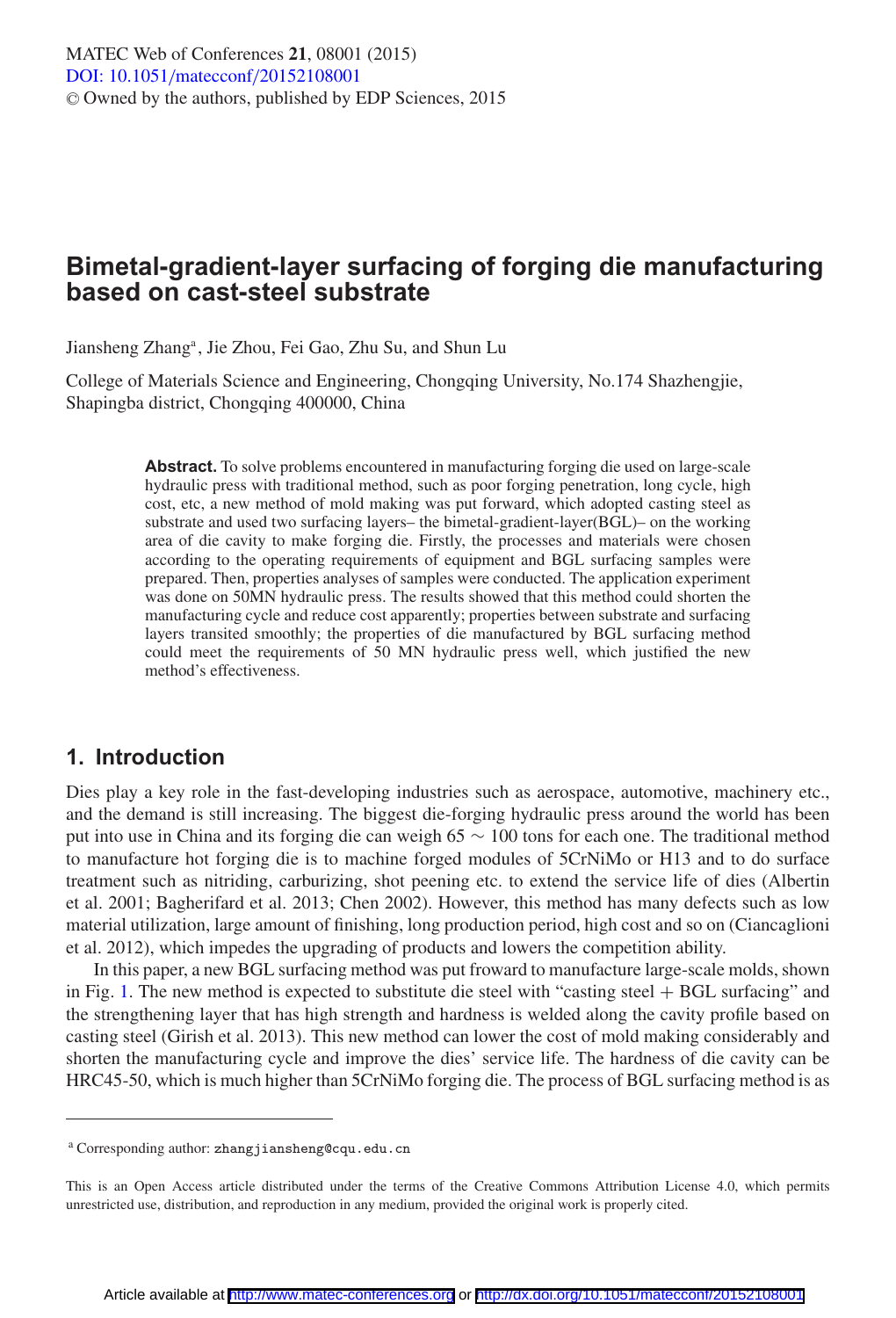<span id="page-1-0"></span>

**Figure 1.** Sketch of BGL surfacing method.

<span id="page-1-1"></span>**Table 1.** Chemical composition of three kinds of materials.

| Composition C Si Mn P S Cr Ni Mo W Cu |  |  |  |  |  | $C_{\Omega}$ |                                                                               |
|---------------------------------------|--|--|--|--|--|--------------|-------------------------------------------------------------------------------|
| IXZG.                                 |  |  |  |  |  |              | 0.35 0.36 1.57 0.017 0.005 0.28 0.12 0.08 $\sim \sim \sim \sim \sim$ The rest |
| IXHC1                                 |  |  |  |  |  |              | 0.16 0.60 1.33 0.03 0.007 6.40 1.86 1.82 1.58 $\sim$ 0.17 0.05 The rest       |
| IXHC <sub>2</sub>                     |  |  |  |  |  |              | 0.30 0.82 1.87 0.01 0.005 7.20 1.57 1.93 4.32 0.04 0.25 0.17 The rest         |

following: casting  $\rightarrow$  heat treatment (normalizing and high-temperature tempering)  $\rightarrow$  rough machining  $\rightarrow$  the BGL surfacing(including preheating, surfacing and tempering after welding)  $\rightarrow$  finish machining  $\rightarrow$  grinding or polishing  $\rightarrow$  inspection. Processes such as open die forging and the corresponding heat treatment of traditional method can be cancelled. Although surfacing and other relevant processes have to be added, this method approves to be highly cost efficient and promising.

To use this new method on large-scale hydraulic press (300MN and 800MN), scale-ration application experiments were done on 50MN hydraulic press in this paper. The materials and processes that met the operating requirements of 50MN hydraulic press were chosen and BGL surfacing samples were tested to analyze the properties. Following the way we designed, the BGL surfacing method could be used to manufacture forging dies for materials with bigger forming load and higher deformation temperature(such as titanium alloys, high temperature alloys etc.) in near future.

# **2. Experimental details**

## **2.1 Materials selection**

Based on the production cost and the operating requirements of equipment, we chose JXZG casting steel (designed by Chongqing Jiepin High Tech. Development Co.Ltd) as substrate material. JXHC1 and JXHC2(designed by Chongqing Jiepin High Tech. Development Co. Ltd) were chosen as welding wires. Table [1](#page-1-1) shows the composition of JXZG, JXHC1 and JXHC2.

## **2.2 Surfacing process**

JXZG should be preheated before surfacing process and the temperature for preheating was 450 °C  $\pm$ 20  $\degree$ C and the heating temperature speed was 80  $\degree$ C/h. After 10 hours' heat preservation (He 2000), we used Dimension 812 welding machine to do surfacing. The protective gas was argon and carbon dioxide (volume ratio was 4:1). Table [2](#page-2-0) shows the parameters of surfacing process. The last step was to temper it at  $550\,^{\circ}$ C and to cool it in furnace.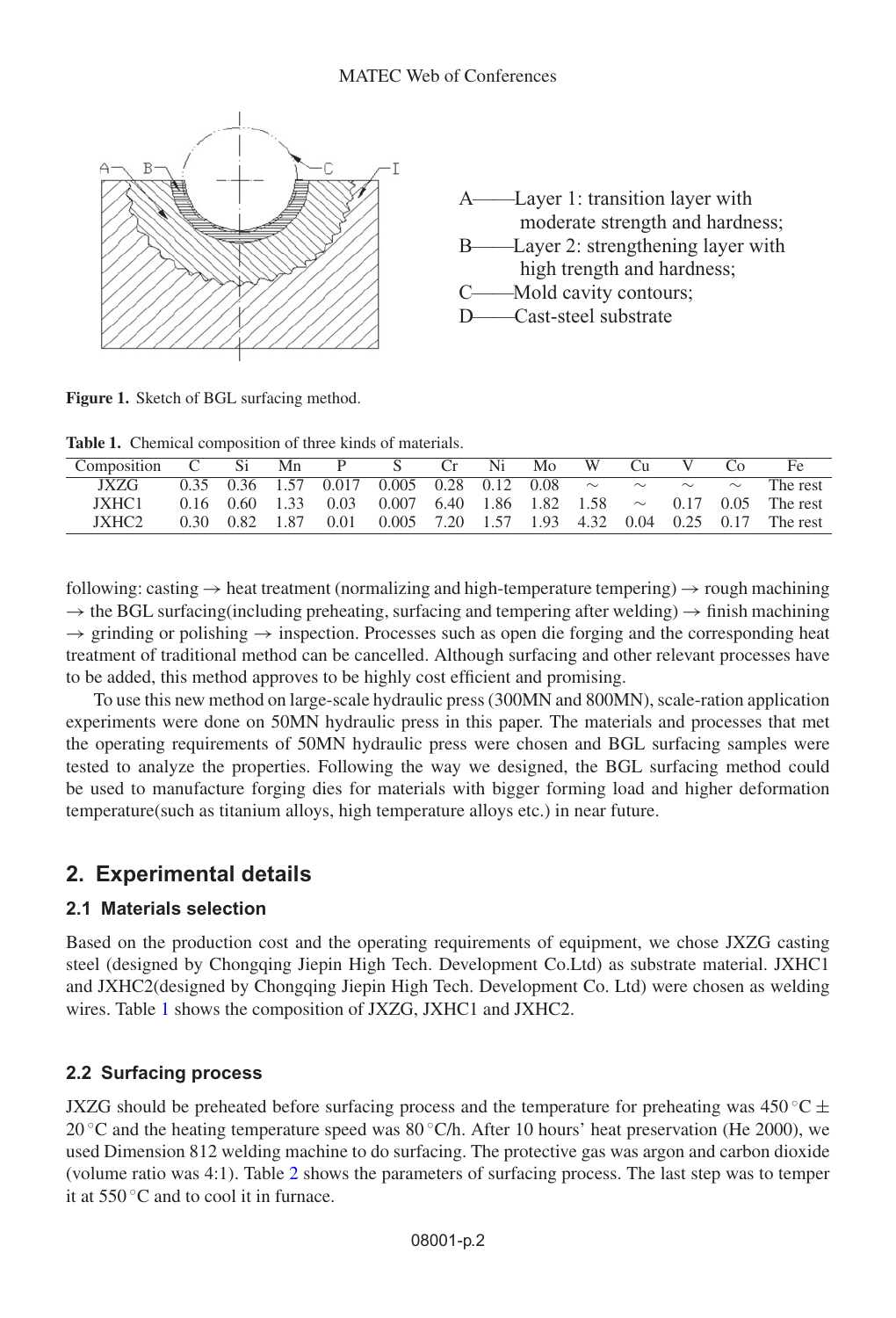

<span id="page-2-1"></span><span id="page-2-0"></span>**Table 2.** Process parameters of surfacing.

<span id="page-2-2"></span>



**Figure 3.** Hardness distribution curve of sample.

## **2.3 Properties analysis**

#### *2.3.1 Mechanical properties analysis*

The mechanical properties of JXZG, JXHC1 and JXHC2 at room temperature are shown in Fig. [2.](#page-2-1)

From Fig. [2](#page-2-1) we can see that the mechanical properties grew gradiently and had a smooth transition between substrate and two surfacing layers, which helped the fusion process of JXZG and JXHC. The strengthening layer had high strength and high wear resistance, which could meet the working requirements of die cavity and prolong the service life (Zhang 1996). The ductility and toughness of substrate were good enough while it was much cheaper than conventional die steel.

## *2.3.2 Microhardness analysis*

The welding line between JXZG and transition layer(JXHC1) was chosen as a starting point and hardness tests were done every 0.5 mm to the substrate direction and the surfacing layers direction. From Fig. [3](#page-2-2) we can see that a more relaxative hardness gradient developed during BGL surfacing process because of the existence of transition layer. In addition, as binder, the carbon content of transition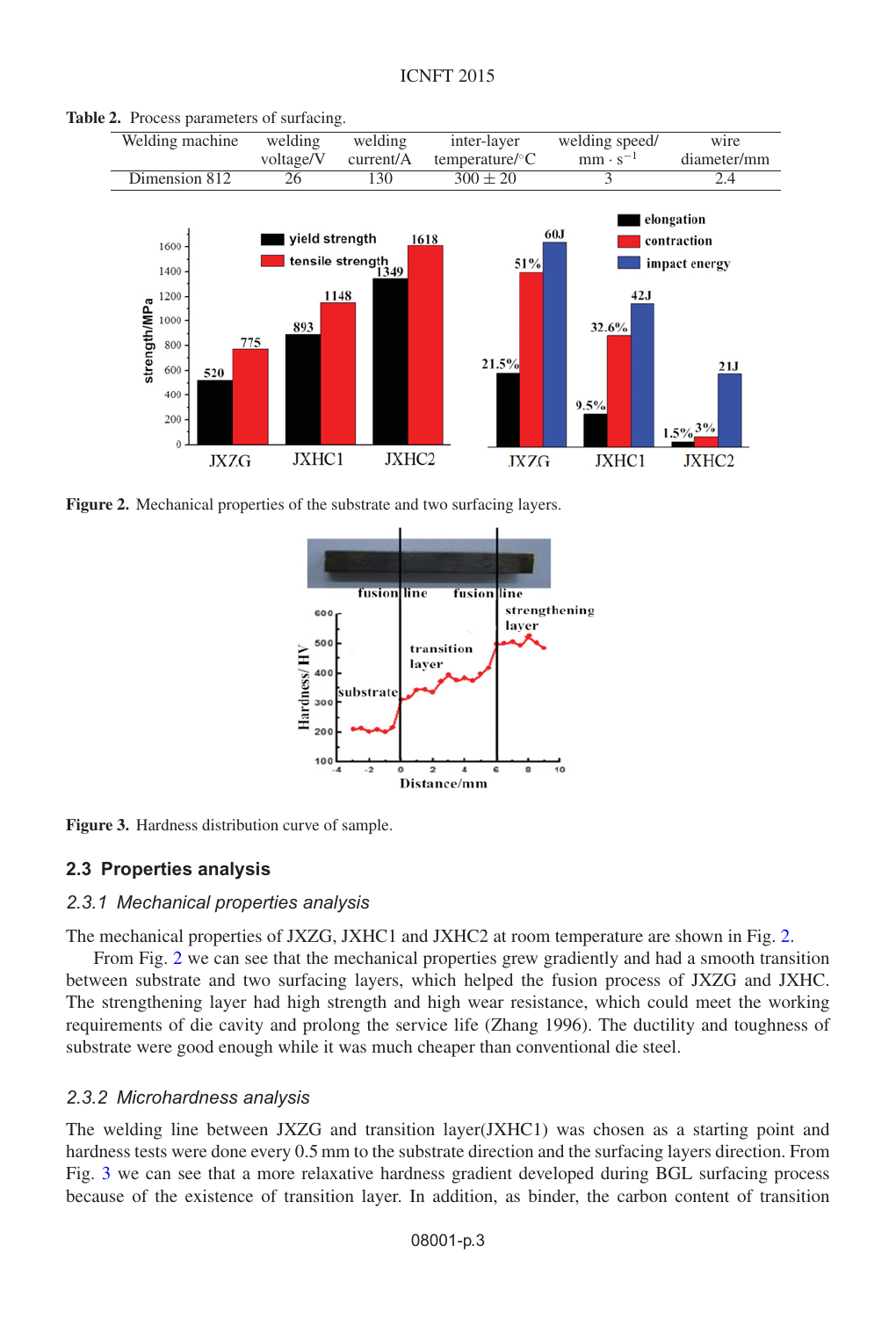#### MATEC Web of Conferences

<span id="page-3-1"></span><span id="page-3-0"></span>

**Figure 4.** Shear fracture morphology: (a) samples (b) the interface between JXZG substrate and JXHC1 transition layer; (c) the interface between transition layer and JXHC2 strengthening layer.



**Figure 5.** Bonding strength.

layer was moderate, which decreased the carbon migration. Therefore, the softening of substrate and hardening of surfacing material near the fusion line were avoided.

## *2.3.3 Bonding strength analysis*

Figure [4](#page-3-0) shows the shear fracture morphology. The fracture mechanism between substrate and JXHC1 was quasi-cleavage fracture and the fracture mechanism was dominated by brittle fracture between JXHC1 and JXHC2 (Zhou 2011). Figure [5](#page-3-1) shows the boding strength of different materials.

The bonding strength between substrate and JXHC1 was 707 MPa, which was higher than the tensile strength of cast-steel substrate and could prevent the BGL surfacing structure from dropping out or cracking effectively. Meanwhile, the bonding strength between JXHC1 and JXHC2 was 1132 MPa, as shown in Fig. [5.](#page-3-1) The gradient growth of bonding strength was of great importance in avoiding failure resulted from huge properties difference between dissimilar materials, which ensured the reliability of surfacing structure.

## **3. Results and discussion**

## **3.1 Forging simulation and results**

Figure [6](#page-4-0) shows the model of a undercarriage crossbeam produced on 50MN hydraulic press and its bottom die of pre-forging process.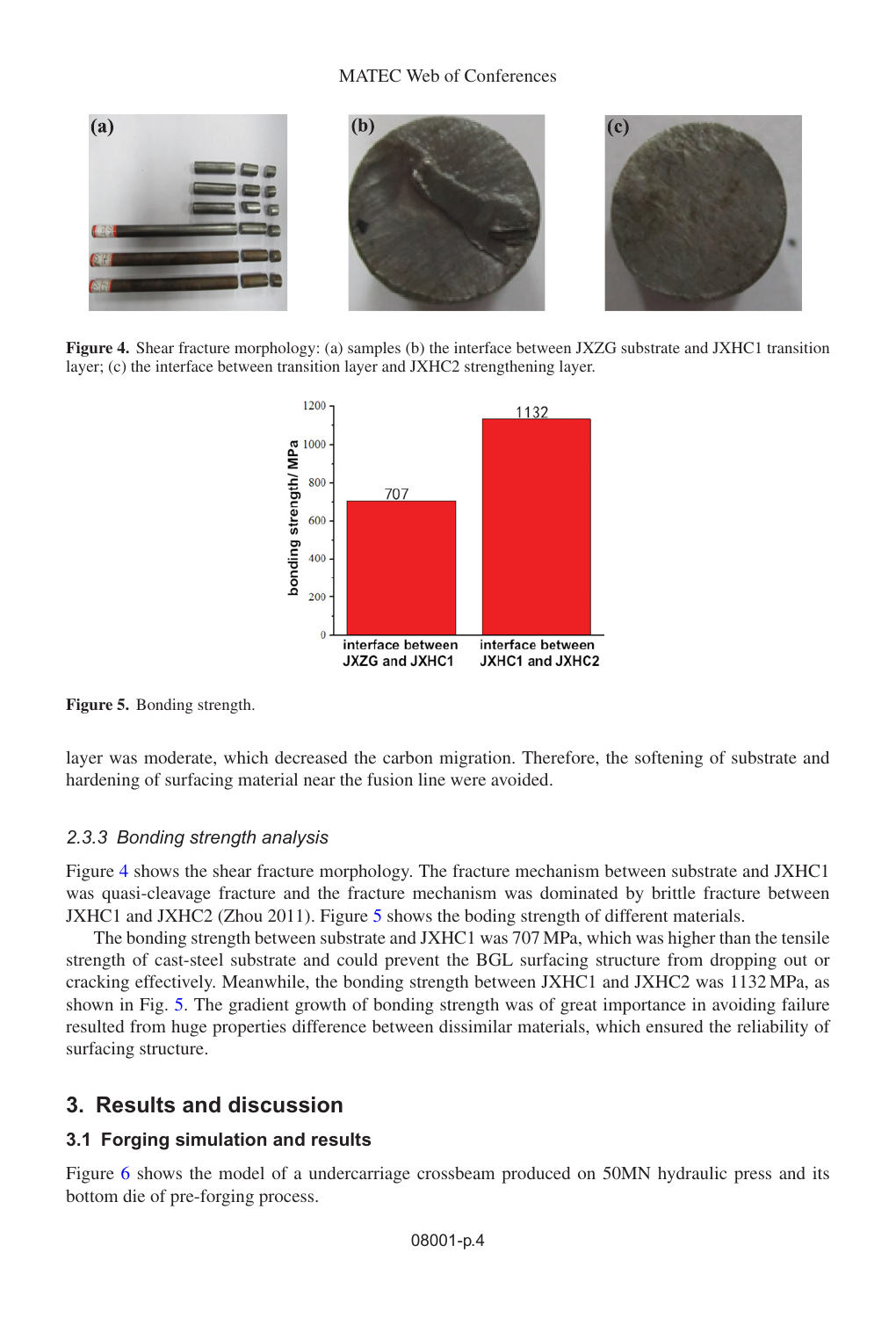<span id="page-4-0"></span>

<span id="page-4-1"></span>**Figure 6.** FEM model: (a) undercarriage crossbeam; (b) bottom die of pre-forging.



**Figure 7.** BGL surfacing: (a) security coefficient; (b) allowable strength; (c) outline curve; (d) structural model.

The forming process of a undercarriage crossbeam was simulated on Deform-3D. The forming of undercarriage crossbeam was difficult because of its high web and thin wall structure. Therefore, AISI-H13 steel (homogeneous material) was used as the mold material in our simulation firstly to achieve the temperature field and stress distribution of this mold under working condition. Then, by combining simulation results and properties of materials and recommended value of safety coefficient, the threedimensional models of cast-steel substrate and surfacing layers were obtained, as shown in Fig. [7.](#page-4-1)

Following the way we design above, the BGL surfacing method can be used to manufacture forging dies for bigger equivalent stress and higher deformation temperature.

## **3.2 Trail production**

Figure [8](#page-5-0) shows the bottom die manufactured by BGL surfacing method and one forging produced on it. The forgings produced have passed dimension and performance inspections and the forging die was intact after service. Compared with the forging die of 5CrNiMo, the service time of BGL surfacing die